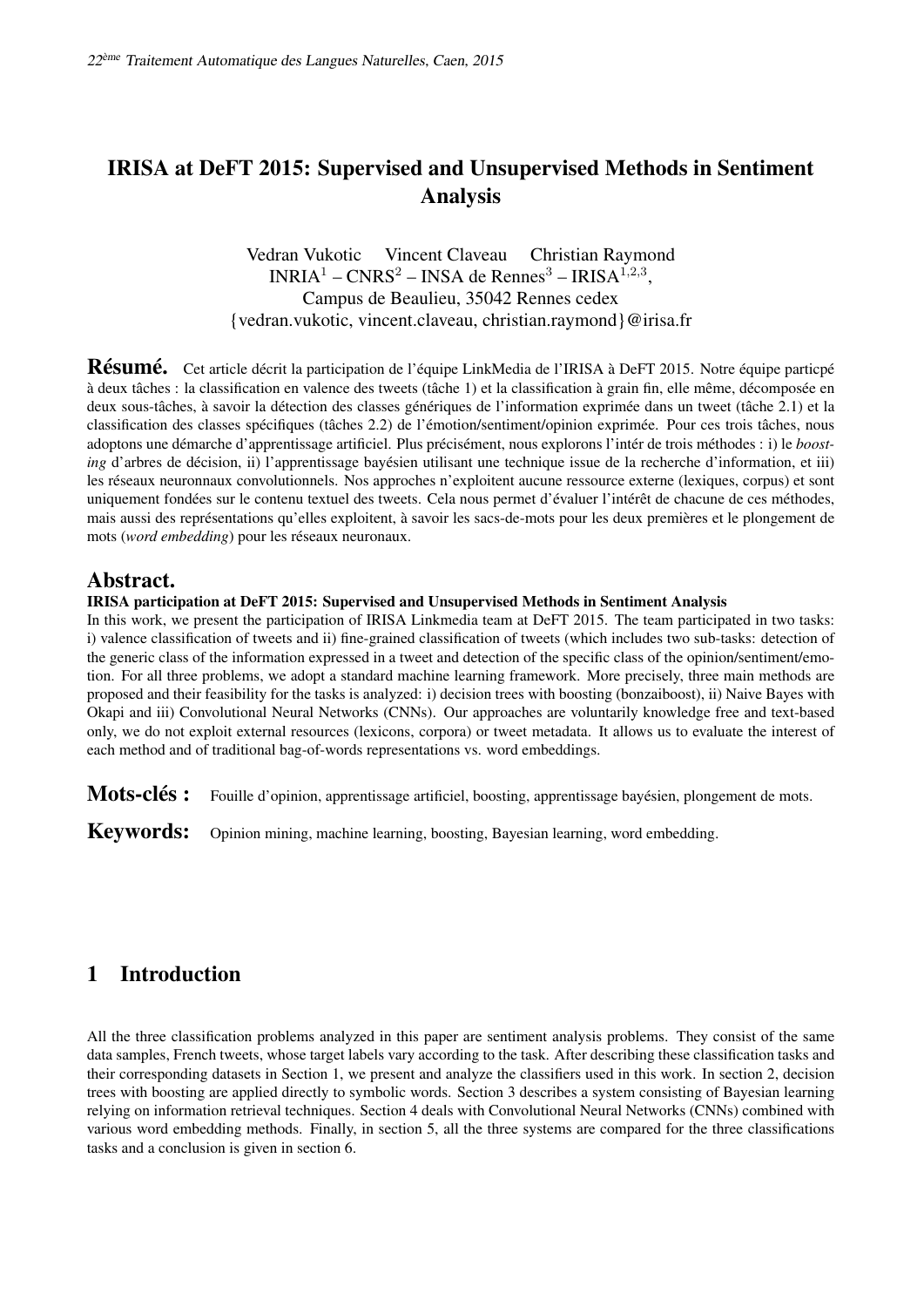## 1.1 Task 1: valence classification

The provided training set consists of 7929 tweets, 102 of which were not found at the time of retrieval. Each sample belongs to one of the following three classes: positive  $(+)$ , negative  $(-)$  and neutral/mixed  $(=)$ . The distribution of the classes in the training set is sufficiently uniform:  $31\%$  (+),  $24\%$  (-) and  $45\%$  (=).

## 1.2 Task 2.1: detection of the generic class of the information

The provided training set for this task consists of 6754 tweets, 81 of which were not found at the time of retrieval. Each sample in this task belongs to one of the following four classes: information, opinion, sentiment and emotion. The classes are not very well distributed within this task, thus possibly introducing biases in the classifiers: 53% (INFORMATION), 34% (OPINION), 1% (SENTIMENT) and 12% (EMOTION).

## 1.3 Task 2.2: detection of the specific class of the opinion/sentiment/emotion

For this task, 3183 tweets were provided, 40 of which were not found during retrieval. There are 18 classes in this task: negative surprise / negative astonishment (SURPRISE\_NEGATIVE), agreement / understanding / approbation (AC-CORD), sadness / sorrow / suffering / despair / resignation (TRISTESSE), valorization / interest / appreciation (VAL-ORISATION), dissatisfaction / unhappiness (INSATISFACTION), fear / terror / worry / anxiety (PEUR), appeasement / relief / gratefulness / forgiving / serenity (APAISEMENT), anger / rage / irritation / exasperation / nervousness / impatience (COLERE), satisfaction / contentment / pride (SATISFACTION), disagreement / disapprobation (DESACCORD), displeasure / deception (DEPLAISIR), disturbance / embarrassment (DERANGEMENT), love / sweetness / affection / devotion / passion / envy / desire (AMOUR), contempt / disdain / disgust / hate (MEPRIS), pleasure / entertainment / joy / euphoria / happiness / ecstasy (PLAISIR), positive surprise / positive astonishment (SURPRISE\_POSITIVE), boredom (ENNUI), devalorization / disinterest / depreciation (DEVALORISATION).

In this task, the classes are also not well balanced and could thus introduce a bias into the classifiers: 4.8% (AC-CORD), 0.3% (AMOUR), 0.3% (APAISEMENT), 6.6% (COLERE), 1.5% (DEPLAISIR), 0.4% (DERANGEMENT), 6.8% (DESACCORD), 12.6% (DEVALORISATION), 0.1% (ENNUI), 0.3% (INSATISFACTION), 5.5% (MEPRIS), 8.6% (PEUR), 1.1% (PLAISIR), 2.3% (SATISFACTION), 0.3% (SURPRISE\_NEGATIVE), 0.1% (SURPRISE\_POSITIVE), 1.1% (TRISTESSE), 47.3% (VALORISATION). Also, it is worth noticing that this task has the least samples and the most classes, which together with their nonuniform distribution is negatively effecting the learning of meaningful decision boundaries.

## 1.4 Test set

The test set of the DeFT 2015 challenge consists of 3383 tweets (2 of which were not found at the time of retrieval for some participants and were removed by the DeFT commission). The correct target labels were unknown at the time of developing the methods described in this articles, so all the experiments performed and described are done on splits of the provided training data into train, validation and test sets, as described in each of the following sections. The performance of our methods on the official test set is given at the end of this article.

# <span id="page-1-0"></span>2 Boosting decision trees

In order to tackle the three tasks presented in the introduction, we first adopt a standard Machine learning approach based: boosting decision Trees. This approach, using a very usual text representation of the tweets, is intended to be a baseline. In this section, we first describe the principles of this machine learning technique and then the performance obtained with the training dataset.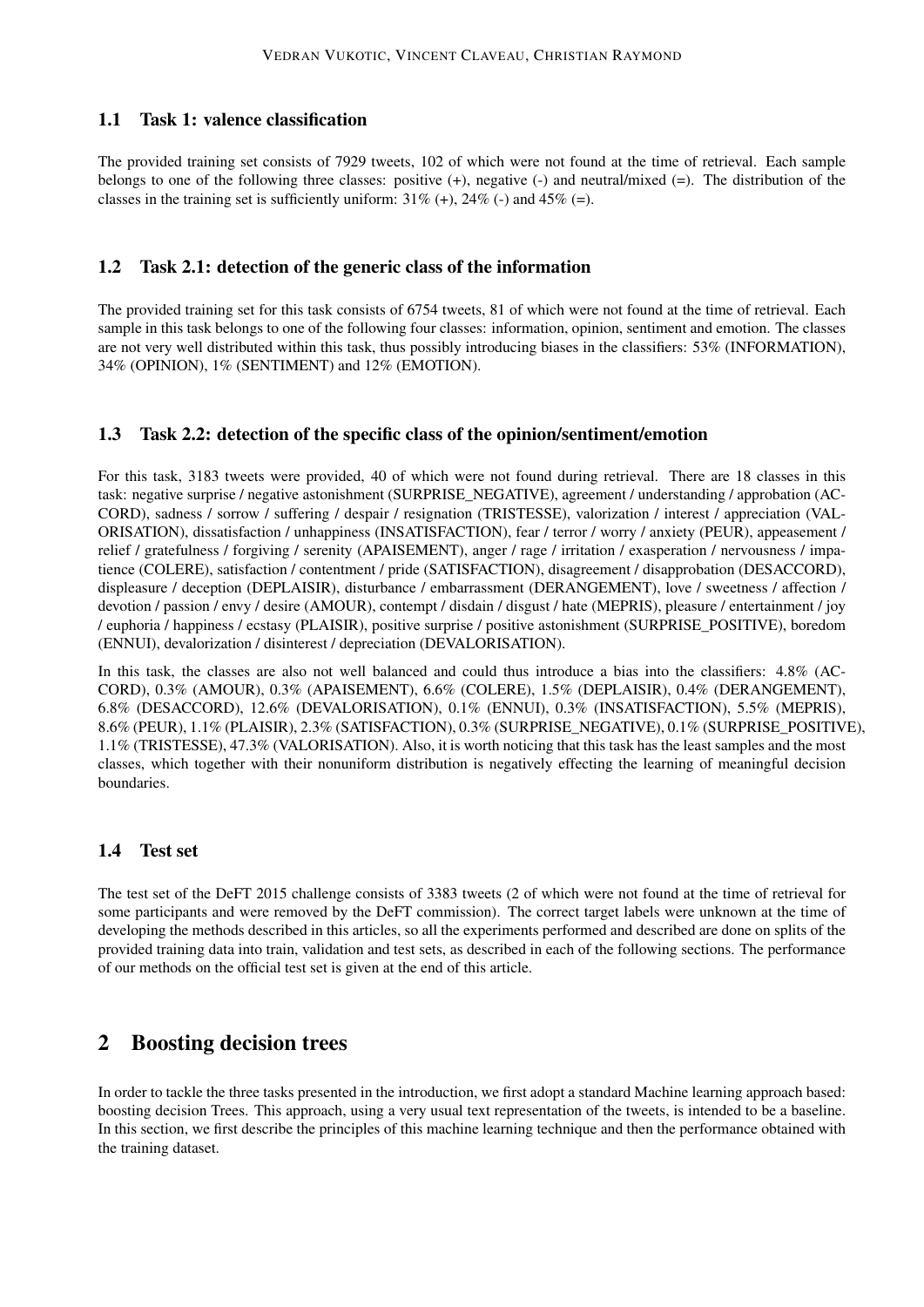<span id="page-2-1"></span>

| Task       | Parameters                 | <b>Macro-precision</b> | Micro-precision |
|------------|----------------------------|------------------------|-----------------|
| Task 1     | $n = 2000d = 4$            | 0.702                  | 0.684           |
| Task $2.1$ | $n = 100d = 3$             | 0.712                  | 0.717           |
|            | Task 2.2   $n = 100d = 10$ | 0.427                  | 0.625           |

Table 1: Performance of Bonzaiboost in a 10-fold cross-validation

## 2.1 Principles

Decision Trees are well-known classifiers based on a succession of test on the features of an example in order to determine its class. They can be easily inferred from training examples, they can deal with numeric or symbolic features, and they are able to handle any number of classes.

In our case, in order to achieve better performance, several Decision Trees are inferred and from the training data and combined following the popular boosting algorithm AdaBoost.MH [\(Schapire & Singer, 2000\)](#page-11-0). This meta-learning framework is an iterative process, in which errors (tweets receiving the wrong class label) obtained with the tree inferred at the previous step are given more weight so that the next decision tree will focus more on this problematic examples.

The implementation that we used in our experiments is  $\text{BONZAIBOOST}^{-1}$  $\text{BONZAIBOOST}^{-1}$  $\text{BONZAIBOOST}^{-1}$ .

## 2.2 Practical details and performance

The tweet are represented as sets of words (unigrams) in order to be manipulated by the decision trees. The test used in the nodes of the trees is thus just to check if a tweet contains a word or not.

Boosting was first proposed to improve the classification performance of weak learners, that is, classifiers with a low precision (though it has also be shown to improve results of strong classifiers). Thus, in the case of Decision Trees, boosting is often used with low depth trees [\(Antoine Laurent & Raymond, 2014\)](#page-11-1), such as decision stumps (depth=1). During the training phase, we experimented with several number of iterations  $(n)$  for boosting and several depth of trees (d). These two parameters (n and d) were chosen through cross-validation in order to maximize the macro-precision, as it is the main score proposed by the organizers. The best performance is found for  $d =$  and  $n =$ ; they are summarized in Table [1.](#page-2-1) Yet, it is noteworthy that several other settings  $(n \text{ and } d)$  gave very close results. This is due to the fact that macro-precision is a very unstable score, since a simple tweet, if it is correctly or incorrectly classified in a class with very few tweets, can drastically change the final score.

One interesting thing with decision trees is that they can be interpreted, to some extents. It is even easier with decision stumps since one can directly see the (only) test, that is, in our case, the presence or absence of a word in a tweet, with the label of the class and a weight. Moreover, when using boosting over decision stumps, we get a high number of decision stumps, and thus a high number of these word/label/weight associations. They may be gathered to form a lexicon suited to the set of class used in the tasks. For instance, here is a small excerpt of such a lexicon concerning the word menace for Task 2.2 in which one can see that menace is strongly associated with PEUR, and to the contrary, strongly opposed to VALORISATION.

<span id="page-2-0"></span><sup>1</sup><http://bonzaiboost.gforge.inria.fr/>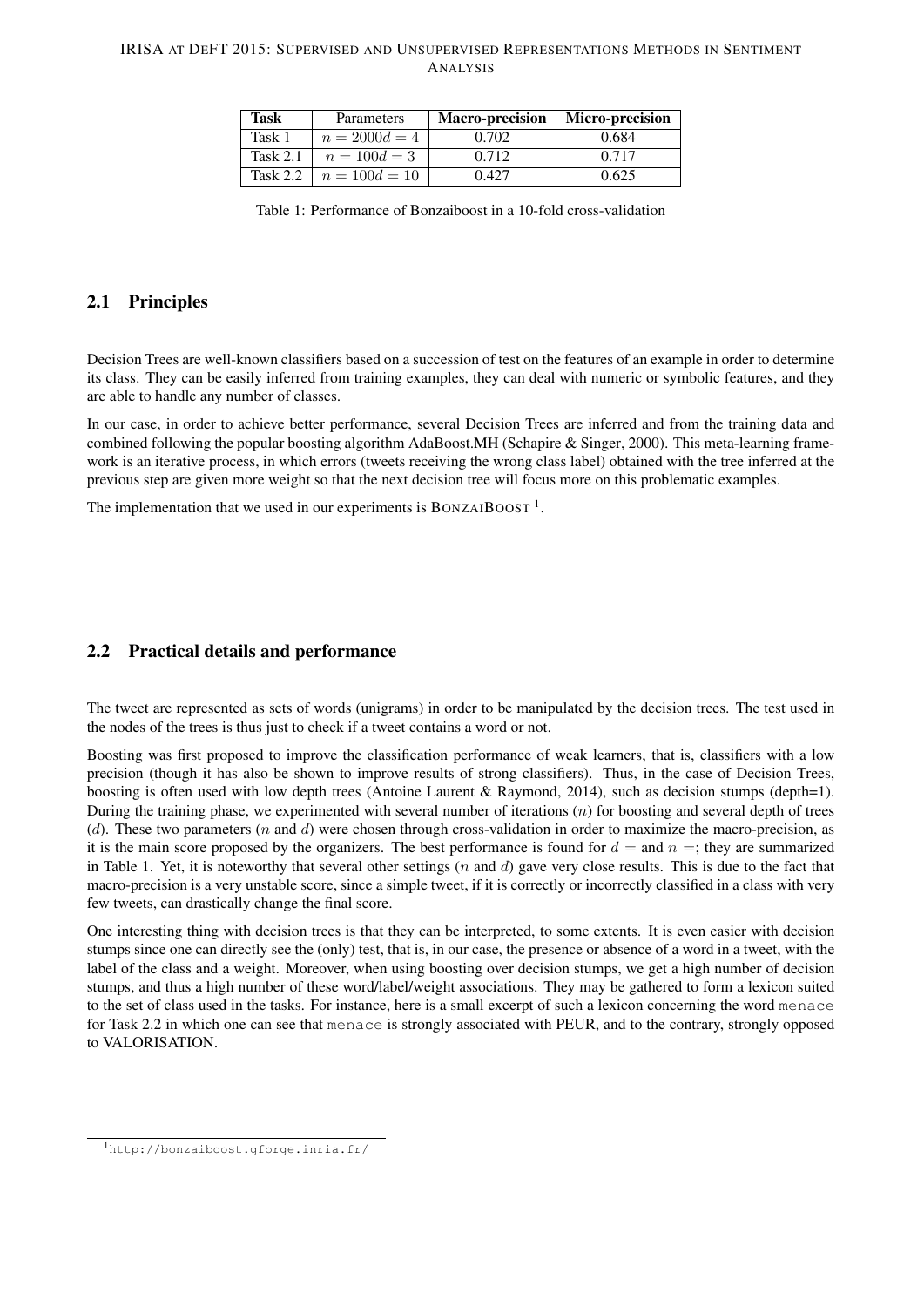| word   | label                    | vote     |
|--------|--------------------------|----------|
| menace | <b>ACCORD</b>            | $-1.450$ |
| menace | <b>AMOUR</b>             | $-0.626$ |
| menace | <b>APAISEMENT</b>        | $-0.473$ |
| menace | COLERE                   | $-1.447$ |
| menace | <b>DEPLAISIR</b>         | $-1.100$ |
| menace | <b>DERANGEMENT</b>       | $-0.411$ |
| menace | <b>DESACCORD</b>         | $-1.520$ |
| menace | <b>DEVALORISATION</b>    | 0.219    |
| menace | <b>ENNUI</b>             | $-0.306$ |
| menace | <b>INSATISFACTION</b>    | $-0.797$ |
| menace | <b>MEPRIS</b>            | $-1.321$ |
| menace | <b>PEUR</b>              | 2.132    |
| menace | <b>PLAISIR</b>           | $-1.046$ |
| menace | <b>SATISFACTION</b>      | $-1.023$ |
| menace | SURPRISE NEGATIVE        | $-0.741$ |
| menace | <b>SURPRISE POSITIVE</b> | $-0.266$ |
| menace | TRISTESSE                | $-1.042$ |
| menace | VALORISATION             | $-2.195$ |

# <span id="page-3-0"></span>3 Bayesian learning

In this section we present the second machine learning approach tested by IRISA for Tasks 1, 2.1 and 2.2. As for the previous one, it relies on a simple representations of text, that is bags-of-words. It is a somewhat classical framework based on Bayesian learning whose only originality is to use Information Retrieval techniques in order to estimate certain probabilities needed to predict class labels of the tweets.

### 3.1 Principles

Let us note  $\omega_i$  the label of one the class and  $d_j$  is the description of one of the tweets. Under a probabilistic framework, the goal of the task can be expressed as finding the class that maximizes this probability  $P(\omega_i|d_j)$ , i.e.

$$
\omega^* = \arg\max_i P(\omega_i | d_j)
$$

By using the well-known Bayesian rule, this probability can be decomposed into:

$$
P(\omega_i|d_j) = \frac{P(d_j|\omega_i) * P(\omega_i)}{P(d_j)}
$$

Moreover, since  $P(d_i)$  is constant for a given tweet, we have:

$$
\omega^* = \arg\max_i P(d_j|\omega_i) * P(\omega_i)
$$

Finally the two probabilities to estimate on the training data are the a priori probability of a class  $P(\omega_i)$  and the likelihood  $P(d_i | \omega_i)$ .

In this work, the a priori probability is simply estimated by counting the number of tweets of each class, and by smoothing (Laplace smoothing) not to put a disadvantage on less populated classes:

$$
P(\omega_i) = \frac{\text{nb tweets of class omega_i + 1}}{\text{nb tweets } + \text{ nb classes}}
$$

The main originality of our approach is to use an information retrieval technique in order to estimate the likelihood of a tweet given a class. For a given tweet, we use a k-nearest-neighbors approach: the k closest training tweets are retrieved by using an information retrieval system. More precisely, we use a system based on Okapi-BM25 [\(Robertson](#page-11-2) *et al.*, [1998\)](#page-11-2)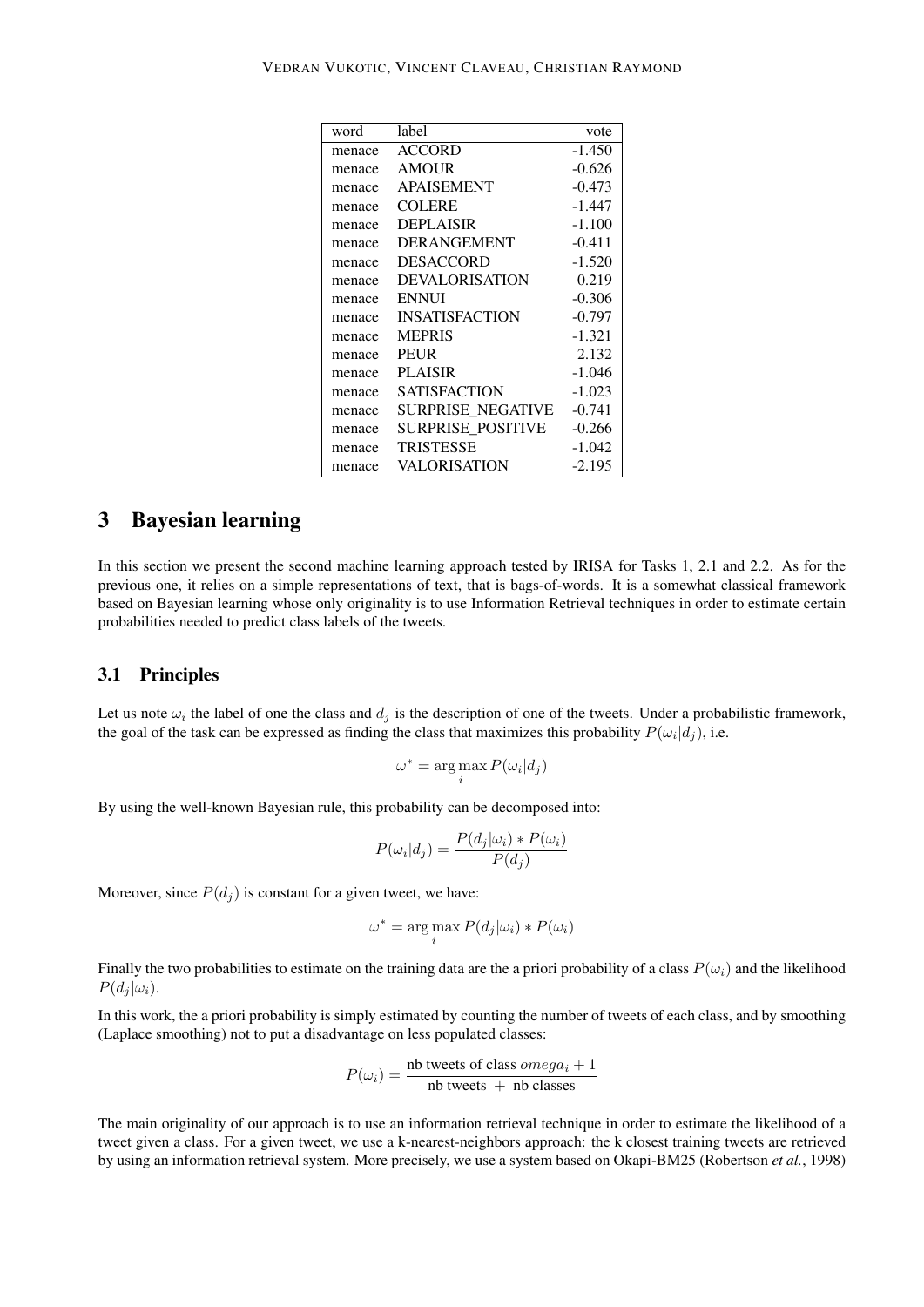| Task     | <b>Macro-precision</b> | Micro-precision   |
|----------|------------------------|-------------------|
| Task 1   | 0.679672521722188      | 0.615226864906434 |
| Task 2.1 | 0.792678272906324      | 0.641901037750038 |
| Task 2.2 | 0.449395650820018      | 0.590676883780332 |

Table 2: Performance of Bayesian learning on the training set (leave-one-out)

<span id="page-4-1"></span><span id="page-4-0"></span>

Figure 1: Macro and micro-precisions for Tasks 1, 2.1, 2.2 according to k

which has proven robust and efficient in many information retrieval or extraction tasks. The considered tweet is thus considered as a query q, containing words noted  $t_i$ . A score is computed for each training tweet d, as follows (df gives the document frequency of a word, dl gives the document length,  $dl_{avg}$  is the average document length in the collection,  $k_1 = 1$ ,  $b = 0.75$  and  $k_3 = 1000$  are constants):

$$
score_{BM25}(d) = \sum_{t_i} qTF(t_i, q) * TF_{BM25}(t_i, d) * IDF_{BM25}(t_i)
$$
  
= 
$$
\sum_{t_i} \frac{(k_3 + 1) * tf(t_i, q)}{k_3 + tf(t_i, q)} * \frac{tf(t_i, d) * (k_1 + 1)}{tf(t_i, d) + k_1 * (1 - b + b * dl(d)/dl_{avg})} * \log \frac{N - df(t_i) + 0.5}{df(t_i) + 0.5}
$$
 (1)

From the k tweets with highest scores, we estimate the likelihood of the tweet for a given class as the proportion of tweets from this class in these  $k$  neighboring tweets.

#### 3.2 Practical details and performance

For our experiments, the value for k was tuned on the training set through leave-one-out in order to maximize the macroprecision. The values found are  $k = 10$  for task 1,  $k = 10$  for task 2.1 and  $k = 3$  for task 2.2.

The performance of our Bayesian learning approach is shown in table [2.](#page-4-0) It is computed with a 10-fold cross-validation over the training dataset.

In order to illustrate the influence of the number of neighbors considered when computing the likelihood, Figure [1](#page-4-1) presents the macro and micro-precisions for each task, according to different values of k. One can notice that this value has only a limited influence on micro-precision (about 0.05 between maximum and minimum micro-precision values. Concerning macro-precisions, the situation is contrasted: for Task 1, k has a small influence. It is easily explained by the fact that there many tweets for each class, and thus it does not influe on the kNN process. Conversely, for Task 2.1 and 2.2, macro-precisions varies a lot. This is due to the fact that for some classes with very few training data, if  $k$  gets higher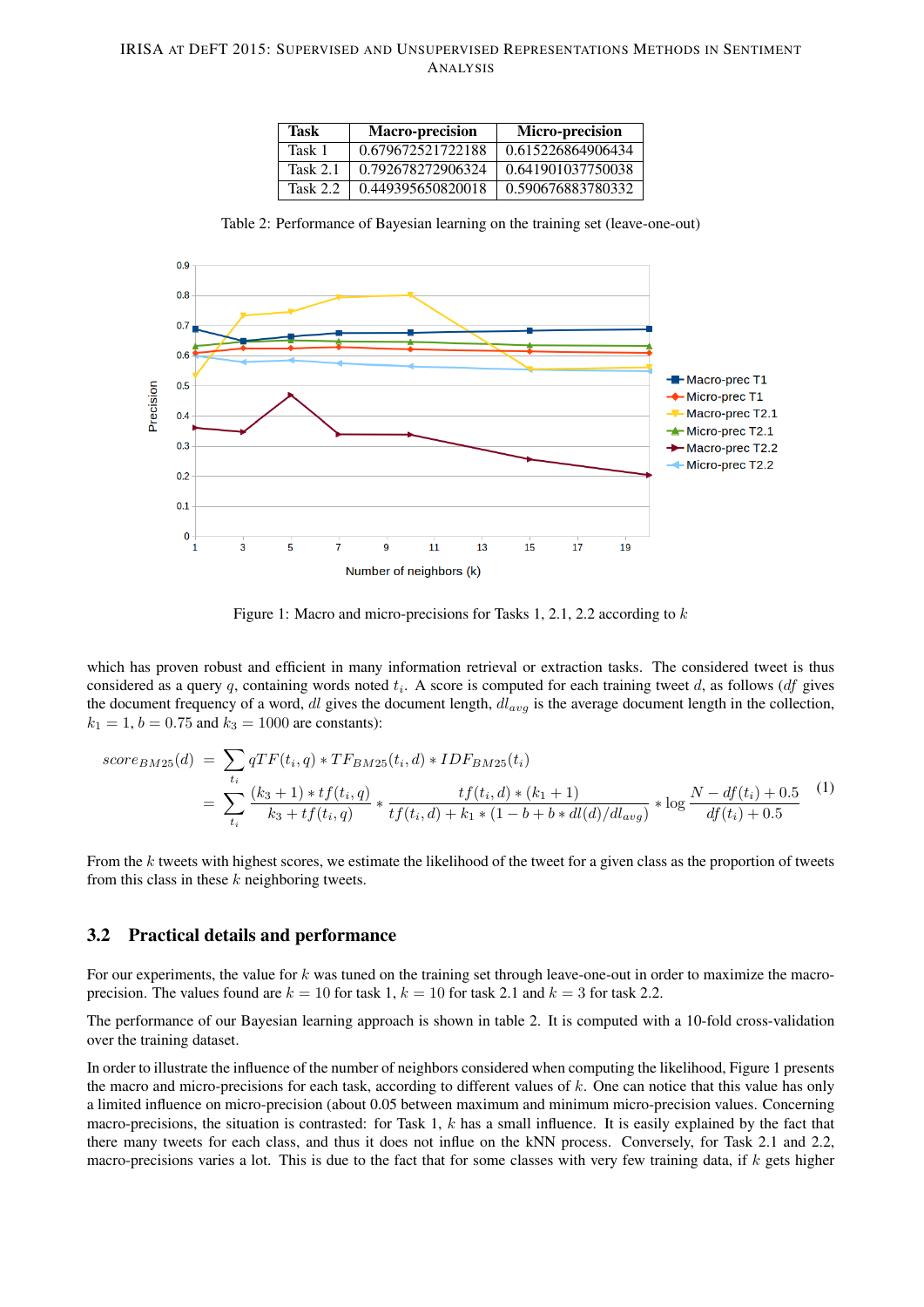than the population of the class, the  $kNN$  will necessarily includes tweets from other classes. This fact is made worse by the instability of the macro-precision score (see Section [5.3\)](#page-9-0), since tweets from these less populated classes will tend to be misclassified, even if the number of misclassified tweets do not vary so much globally.

# <span id="page-5-0"></span>4 Convolutional Neural Networks

Deep learning methods have been shown to produce state-of-the-art results in various tasks and different modalities (vision, speech, etc.). Convolutional Neural Networks [\(LeCun & Bengio, 1995\)](#page-11-3) represent one of the most used deep learning method in visual recognition. Recent works have shown that CNNs are also well suited for sentence classification problems and can produce state-of-the-art results [\(Kim, 2014;](#page-11-4) [Johnson & Zhang, 2014\)](#page-11-5). These studies have analyzed the performance of CNNs in datasets like movie reviews, the Stanford sentiment treebank, customer reviews and similar datasets that usually consists of positive/negative labels (either binary or with fine-grained intensities). In this section, we explore the feasibility and measure the performance of similar CNN models in multi-class emotion classification of short sentences (tweets).

CNNs consist of a series of interchanged convolutional and pooling layers, followed by a simple classifier (usually a MLP or an RBF). CNNs have two interesting properties that make them valuable and robust classifiers in computer vision: i) autonomous learning of meaningful features and ii) robustness to spatial variations (translational invariance).

Convolutional layers scan the inputs of the previous layer with learned kernels. The kernels are learned by backpropagation and become filters that respond to features relevant for the classification task. By applying multiply convolutional layers, the network learns meaningful features at different levels.

Pooling layers reduce the dimensionalites of their respective previous layers either by different downsampling methods or by more complex pooling methods that use different metrics. The most common pooling method in CNNs is max-pooling. Max-pooling have been shown to provide good results while also being very computationally inexpensive [\(Boureau](#page-11-6) *et al.*, [2010\)](#page-11-6).

A typical approach in machine learning for improving generalization consists of combining different architectures. However, that can be computationally expensive. The dropout method suggest randomly disabling some hidden units during the training part, thus generating a big set of combined of virtual classifiers without the computational overhead [\(Hinton](#page-11-7) *[et al.](#page-11-7)*, [2012\)](#page-11-7). For a simple multilayer perceptron with N neurons in one hidden layer, an equivalent of  $2^N$  virtual architectures would be generated by applying dropout. Dropout has been shown to significantly improve generalization of CNNs.

CNNs have recently been shown to be useful and perform well in NLP classification problems [\(Kim, 2014\)](#page-11-4). The difference between CNNs applied to computer vision and their equivalent in NLP lies in the input dimensionality and format. In computer vision, inputs are usually single-channel (eg. grayscale) or multi-channel (eg. BGR) matrices (2D), usually of constant dimensions. In sentence classification, each input consist of a sequence of words of non-constant length. Each word w is represented with a numerical vector (embedding)  $\vec{e_w}$  of a constant size. Word embeddings can be learned jointly, with the classifier, in a supervised manner or separately, usually in a unsupervised manner (eg. word2vec [\(Mikolov](#page-11-8) *[et al.](#page-11-8)*, [2013\)](#page-11-8)). All the word representations are then concatenated (in their respective order) and padded with zero-vectors to a fixed length (maximum possible length of the sentence). Eg. the phrase "Que la force soit avec toi #4mai" would be represented to the CNN input as  $\vec{x} = \vec{e}_{que} \oplus \vec{e}_{la} \oplus \vec{e}_{force} \oplus \vec{e}_{soit} \oplus \vec{e}_{avec} \oplus \vec{e}_{toi} \oplus \vec{e}_{TAG} \oplus \vec{e}_{UNKNOWN} \oplus \vec{0} \oplus ... \vec{0}$  with  $|\vec{x}_i| = const.$ ,  $\forall i$ , where the  $\oplus$  operator represents concatenation. Although this representation may look counter-intuitive from a more classical NLP viewpoint, it is a perfectly good representation for a CNN, due to their translational invariance property that enables them to be robust to changes in position within sentences, while still being able to grasp relevant features from the words and their context.

# 4.1 Model description

The model used in this work shares the same architecture as the simple model in [\(Kim, 2014\)](#page-11-4): a single convolutional layer, followed by a max-over-time [\(Collobert](#page-11-9) *et al.*, [2011\)](#page-11-9) pooling layer and a standard soft-max fully connected layer at the end. A standard dropout of 0.5 (50% of the neurons are disabled in each iteration) is used.

The cross-validation of this method was done with 5-folds. For each epoch of the CNN the training set (the current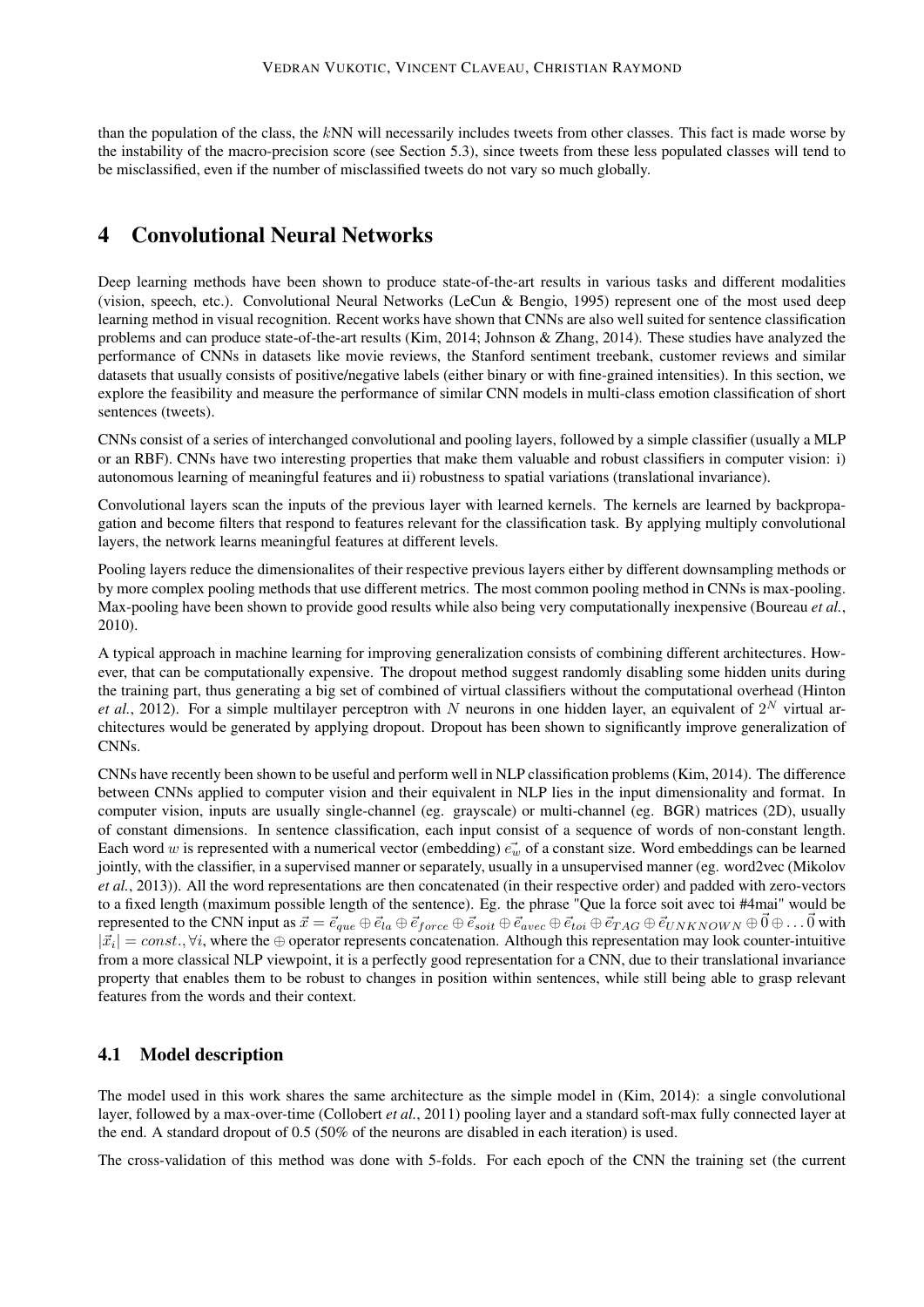training set of a 5-folds validation) is first randomly split into a smaller training set (90%) and a validation set (10%). Figure [2](#page-6-0) shows the errors of the validation sets for different variations that will be described in the following subsections.

Prior to converting words to their numerical representation (word embedding), all the sentences were preprocessed in the following manner: all the words were converted to their lowercase equivalent; punctuation marks were isolated into separate elements; URLs and references were converted to respective tags ("<url>" and "<ref>"); finally, hashtags were converted to two separate elements: a tag and the original hashtag string (eg. "#nowplaying"  $\rightarrow$  "<tag> nowplaying").

<span id="page-6-0"></span>

Figure 2: Performance comparison of various text embedding methods with CNNs

## 4.2 Randomly initialized word embeddings

In these experiments, word embeddings were initialized randomly from a uniform distribution  $\mathcal{U}(-0.25, 0.25)$ . Afterwards, the embeddings were trained in a supervised manner together with the CNN. This works by simply by extending backpropagation to the layer before the first convolutional layer (the lookup table). As seen is in figure [2,](#page-6-0) this method takes a significant number of epochs more to converge to a stable precision, but does perform quite well. It can be noticed that in Task 2.2 (figure [2](#page-6-0) c.), due to the biggest number of classes and the least number of examples, it converged slower and with less good precision on the validation sets.

## 4.3 Word embeddings learned on a big corpus

These six experiments used external big corpuses to train embeddings for the French language in an unsupervised manner. It is important to note that obviously these embeddings had no special knowledge (an appropriate representation) of Twitter specifics (hashtags, references, URLs, etc.). Embeddings of unknown words are initialized randomly and are later either fine-tuned in a supervised manner or not. For each task, two variations were analyzed: one in which the embeddings learned in an unsupervised manner were kept static and one in which they were updated (fine-tuned) while learning the CNNs. The latter has been shown to perform slightly better but with no significant differences.

Compared to random embeddings, these embeddings trained on large corpora have a slight initial advantage but do not perform as well after more training epochs. Our explanation for this phenomena is that in such tasks, having a notion of the twitter specifics within the embeddings is advantageous and the method lacks that advantage.

## 4.4 Word embeddings learned on DeFT tweets

Here, we describe six experiments with embeddings learned directly from the tweets (the training set of the current fold) in an unsupervised manner, with word2vec [\(Mikolov](#page-11-8) *et al.*, [2013\)](#page-11-8): three with static embeddings and three with furtherly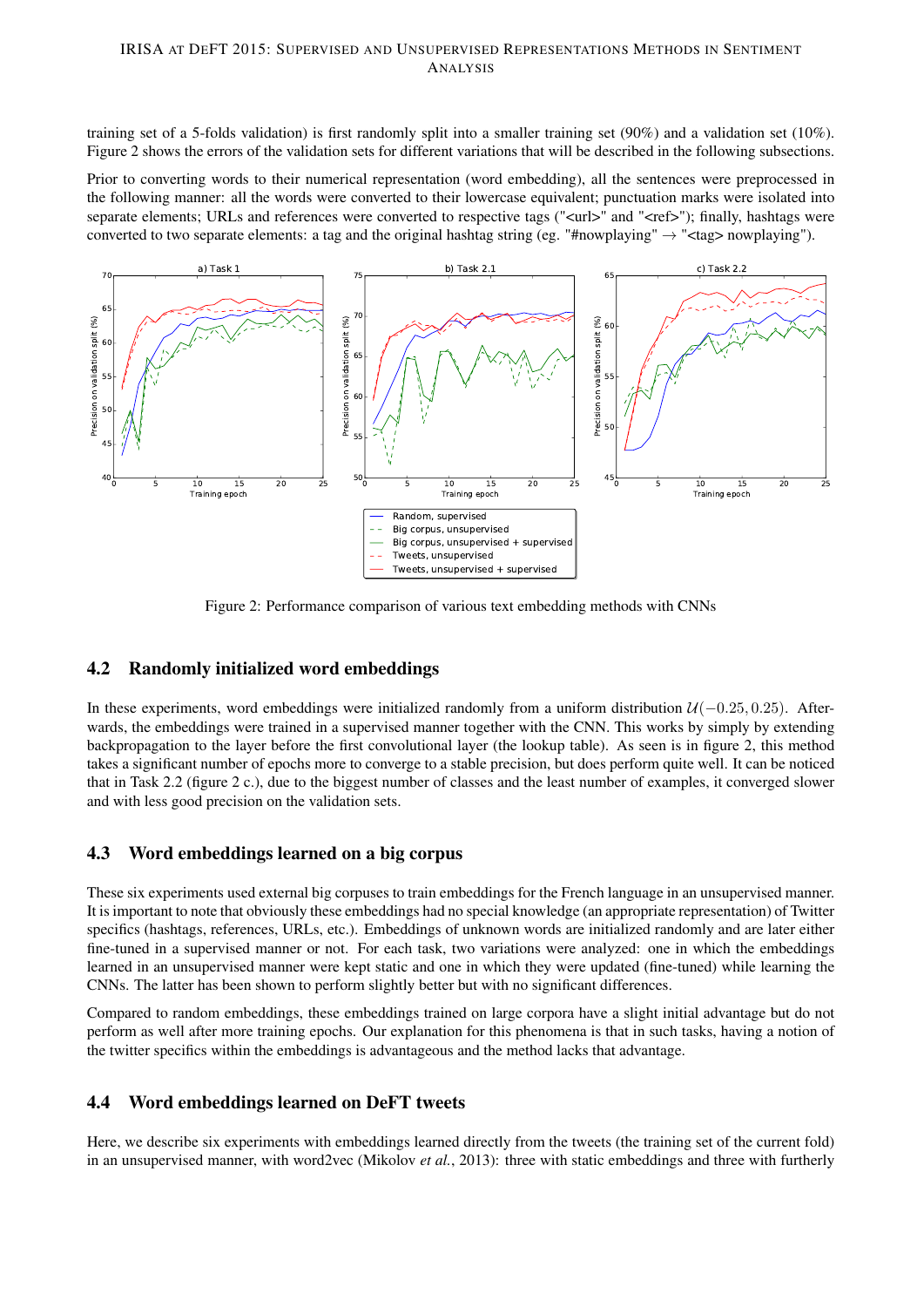<span id="page-7-0"></span>

| Emb. initialization       | <b>Fine-tuning</b>               | <b>Macro-precision</b> | Micro-precision   |
|---------------------------|----------------------------------|------------------------|-------------------|
| Task 1                    |                                  |                        |                   |
| Random                    | Supervised (CNN backpropagation) | 0.651662928327043      | 0.653123802223074 |
| Big corpus (unsupervised) | Supervised (CNN backpropagation) | 0.624707901585991      | 0.626038073335889 |
| Big corpus (unsupervised) |                                  | 0.615873905343281      | 0.614283889101827 |
| Tweets (unsupervised)     | Supervised (CNN backpropagation) | 0.657463685838549      | 0.66002299731698  |
| Tweets (unsupervised)     |                                  | 0.651445850997478      | 0.652484987862527 |
|                           | <b>Task 2.1</b>                  |                        |                   |
| Random                    | Supervised (CNN backpropagation) | 0.663228030898926      | 0.676007792597033 |
| Big corpus (unsupervised) | Supervised (CNN backpropagation) | 0.594594050894346      | 0.639892102502623 |
| Big corpus (unsupervised) |                                  | 0.633633717113728      | 0.647984414805934 |
| Tweets (unsupervised)     | Supervised (CNN backpropagation) | 0.650912059769033      | 0.675108646785554 |
| Tweets (unsupervised)     |                                  | 0.679203233664306      | 0.679304660572456 |
| <b>Task 2.2</b>           |                                  |                        |                   |
| Random                    | Supervised (CNN backpropagation) | 0.255742475472588      | 0.608017817371938 |
| Big corpus (unsupervised) | Supervised (CNN backpropagation) | 0.324818272474731      | 0.599427298759147 |
| Big corpus (unsupervised) |                                  | 0.315797307860250      | 0.596881959910913 |
| Tweets (unsupervised)     | Supervised (CNN backpropagation) | 0.340052284654461      | 0.618835507476933 |
| Tweets (unsupervised)     |                                  | 0.360776096220910      | 0.620108176901050 |

Table 3: Performance analysis of various embedding methods and CNNs in a 5-fold cross-validation

fine-tuned embeddings (in a supervised manner, while performing backpropagation on the CNNs).

These methods seem to perform the best. The unsupervised representation learning brought initial advantage (faster convergence). Fine-tuning the embeddings contributed to a very small advantage, except for task 2.2 where the supervised fine-tuning brought a significant advantage.

Combining embeddings learned in an unsupervised manner directly on the tweets (thus enabling them to have notions of Tweeter specifics) and fine tuning them in a supervised manner while training the CNNs is the best choice for this kind of tasks, especially if there is a significantly small number of training samples and a bigger number of classes, like in task 2.2.

### 4.5 Performance

Table [3](#page-7-0) shows the results of the various methods with CNNs described in this section. Macro and micro precisions are computed with the official DeFT 2015 evaluation tool. Only macro-precision is evaluated during for the challenge, but here, we report also micro-precision as it might provide a better performance measure for this type of multiclass classification problems.

All the methods were evaluated with a 5-folds cross-validation (80% training and 20% test for each fold). It is clear that the best methods consists of training word embeddings in an unsupervised manner directly on tweets. Additionally supervised fine-tuning improves the performance, but just slightly.

Training embeddings in generic big corpus for specific classification tasks (like short tweets) does not seem to be a feasible method.

Random initialization of embeddings and supervised learning seems to also be feasible. One could think that this method is faster than training unsupervised embeddings first, but unsupervised word representation methods like word2vec [\(Mikolov](#page-11-8) *[et al.](#page-11-8)*, [2013\)](#page-11-8) are very fast (especially in small datasets like this one) and significantly improves the speed of convergence and precision.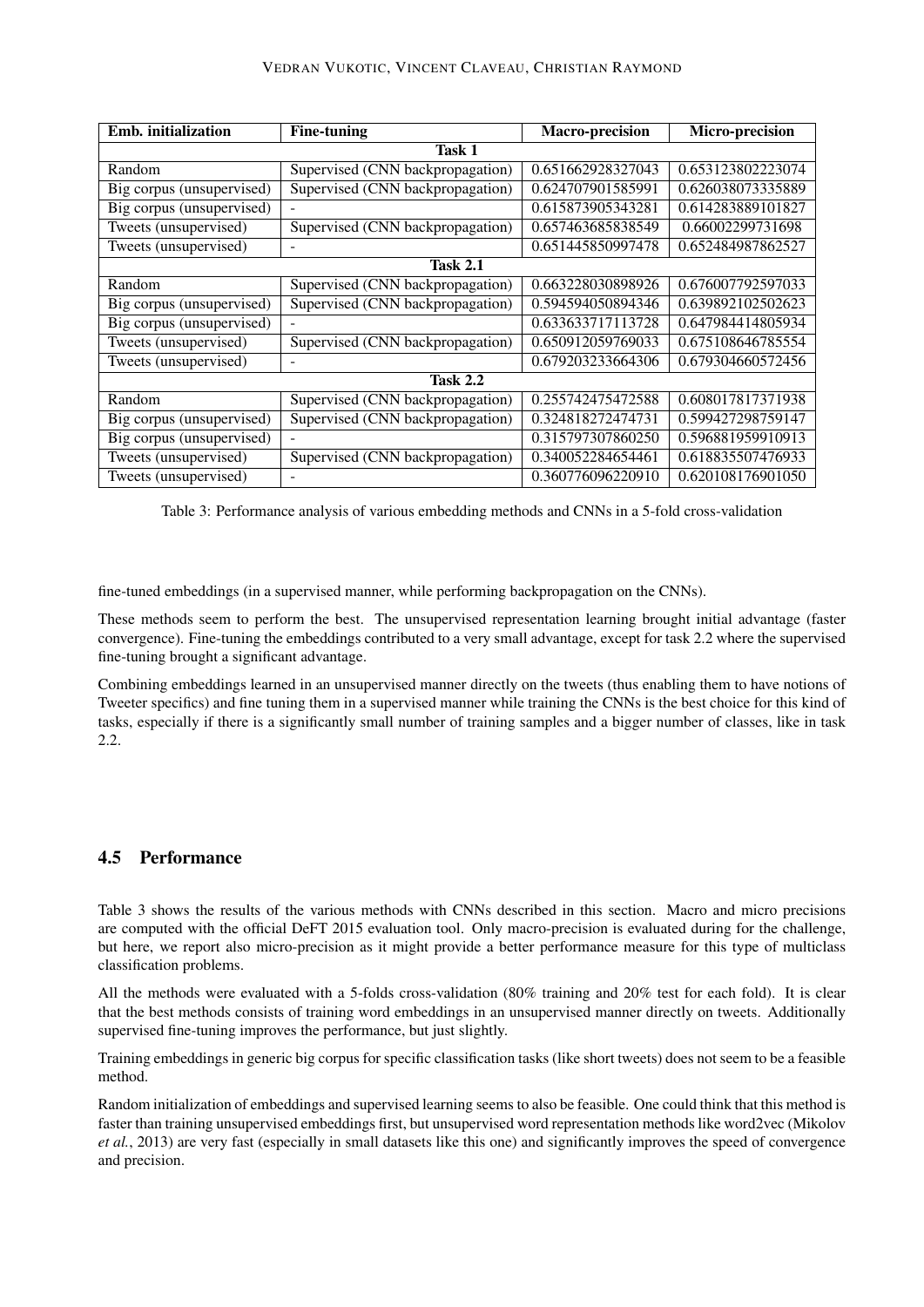<span id="page-8-1"></span>

| <b>Method</b>                                    | Macro-precision | Micro-precision |
|--------------------------------------------------|-----------------|-----------------|
| Task 1                                           |                 |                 |
| Bayesian learning                                | 0.6985095279    | 0.6898490678    |
| Bonzaiboost                                      | 0.6723841209    | 0.5995856762    |
| CNN, word2vec on tweets + supervised fine tuning | 0.6580527369    | 0.6531518201    |
| <b>Task 2.1</b>                                  |                 |                 |
| Bayesian learning                                | 0.5722246948    | 0.60165729506   |
| <b>Bonzaiboost</b>                               | 0.4779050332    | 0.52352767091   |
| CNN, word2vec on tweets + supervised fine tuning | 0.5020312287    | 0.57147084937   |
| <b>Task 2.2</b>                                  |                 |                 |
| Bayesian learning                                | 0.1738004542    | 0.23024563481   |
| <b>Bonzaiboost</b>                               | 0.1725898801    | 0.20775377331   |
| CNN, word2vec on tweets + supervised fine tuning | 0.1814082223    | 0.22255105061   |

Table 4: Performance of the three proposed methods on the official DeFT 2015 test set

# <span id="page-8-0"></span>5 Performance comparison and discussion

# 5.1 Official results

The DeFT 2015 accepted three submissions (runs) per team. We opted to submit one run from Bayesian learning, one with Bonzaiboost and a last one from the CNN method with embeddings learned on tweets and fine tuned. It is important to notice that cross-validations differ in the experiments described in this paper prior to the final official evaluation (eg. CNNs use a 5-fold cross-validation while Naive Bayes was evaluated with a 10-fold cross-validation). The most indicative performance evaluation is thus given on the official DeFT 2015 test set and is shown in table [4.](#page-8-1)

Bayesian learning performed best in tasks 1 and 2.1. CNNs performed best in Task 2.2. This improvement of CNNs performances in multiclass data with less samples is due to gain brought by the directly learned embeddings. It is important to note that there should be room for improvement in CNNs to close the gap in simpler datasets (task 1 and 2.1) and probably improve upon the other results. We think that it would be valuable to research applying the same embeddings to a deeper CNN (more than one convolutional and one pooling layer) thus enabling the network to grasp concepts at greater distances within a sentence.

The difference observed between these values and the one estimated on the training set, especially for task 2.2, is left unexplained. A technical problem or the choice of wrong parameters may explain that, as well as a difference when building the training and the test sets. But we also give additional thoughts on the fact that the macro-precision was not a reliable choice in order to chose the best parameters (see below).

## 5.2 Data inconsistencies and its consequences

The training data contains many tweets whose provided label, whatever the tagset (ie. task 1, 2.1 or 2.2), is hard to explain. For instance, consider the following tweets:

| <b>INFORMATION</b> | CONPCofficiel Sortir du nucléaire oui, à condition<br>d'avoir des nouvelles énergies plus écologiques, Cécile<br>Duflot!                                        |  |
|--------------------|-----------------------------------------------------------------------------------------------------------------------------------------------------------------|--|
|                    | POSITIVE_SURPRISE@LoireBretagne On s'étonne qu'elle soit ouverte, cette<br>pêche à l'anquille. Sauf si pêcher une espèce menacée<br>est une forme de protection |  |

This even more problematic with less-populated classes; here are three of the eight tweets labeled as AMOUR (task 2.2) in the training data.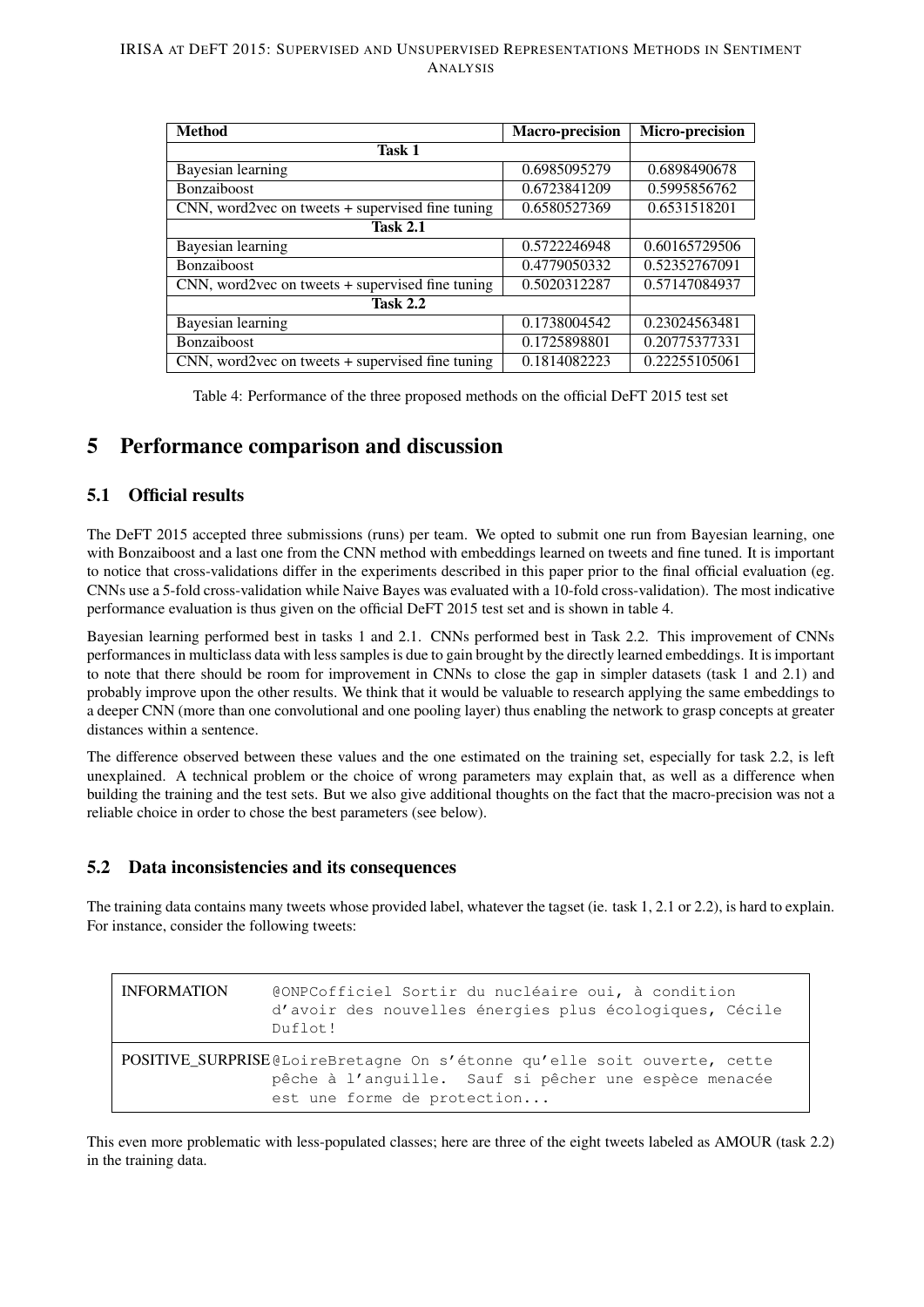| AMOUR        | . @RoyalSegolene "Les Français souhaitent à 90%<br>le développement des énergies renouvelables"<br>http://t.co/TYyr2jFR81 |
|--------------|---------------------------------------------------------------------------------------------------------------------------|
| AMOUR        | j'ai envie d'autres paysages que le vide et les cing<br>pauvres éoliennes de l'aube                                       |
| <b>AMOUR</b> | Les sénateurs écologistes fans de @RoyalSegolene »<br>http://t.co/kSP312cv5s                                              |

Most striking, very similar tweets may receive different annotations (here, labels for tasks 1 and 2.1):

| $+/NONE$         | @fanph94 3/4: Lorsque la combustion est optimum, les<br>particules fines émises sont composées de sels alcalins<br>peu nocifs                |
|------------------|----------------------------------------------------------------------------------------------------------------------------------------------|
| $=$ /INFORMATION | $\ell$ fanph94 4/4: Combustion de qualité + combustible<br>sec et propre = quantités de particules fines émises<br>réduites et moins nocives |

This inconsistencies are even more obvious with quasi-identical tweets:

| $=$ /INFORMATION | #TribunedeGenève . L'Etat s'est trouvé face à un<br>Diogène industriel: Trois cents tonnes de déchets<br>toxiques à  http://t.co/b41J9UsBrS    |
|------------------|------------------------------------------------------------------------------------------------------------------------------------------------|
| $+/NONE$         | L'Etat s'est trouvé face à un Diogène industriel: Trois<br>cents tonnes de déchets toxiques à assainir.<br>http://t.co/m8MeDGAvRq #Genève      |
| $=$ /INFORMATION | Développement durable : 20 ans après le Caire, l'ONU<br>réaffirme le rôle central des gens: A l'ouver<br>http://t.co/q9qD1sMXOQ RT @Mediaterre |
| $+$ /OPINION     | Développement durable : 20 ans après le Caire,<br>l'ONU réaffirme le rôle central des gens<br>http://t.co/XCaVGb16F6                           |
| $+$ /OPINION     | Développement durable : 20 ans après le Caire,<br>l'ONU réaffirme le rôle central des gens<br>http://t.co/LUelHU4flR #ecologie Mediaterre      |

Of course, such inconsistencies question the validity of the evaluation since the test set certainly contains identical flaws. They are also harmful for any machine learning technique during the training step. Unfortunately, this is more specifically the case for our Bayesian learning, to some extent, and for boosting. Concerning The former, one can easily understand that the kNN used to compute the likelihood will make its decision based on very close or similar examples. A similar example with a wrong label will chiefly biase the decision, especially when  $k$  is small. Thus, these inconsistencies are more particularly harmful for task 2.2, where the small number of examples for certain class requires us to set  $k$  to such small values. The boosting is also known to sensible to low quality training data. Since more weight is given to misclassified examples at each iteration, the inconsistent examples presented above will receive more and more weight and thus biased the final combination of weak learners [\(Philipp M. Long, 2010\)](#page-11-10)

# <span id="page-9-0"></span>5.3 Discussion about the stability of macro-precision

The choice of macro-precision as the main evaluation score raise several issues. As it was explained before (cf. Sec. [3.2\)](#page-4-1), this choice, combined with the fact that classes are strongly unbalanced (especially for task 2.2), is not well taken into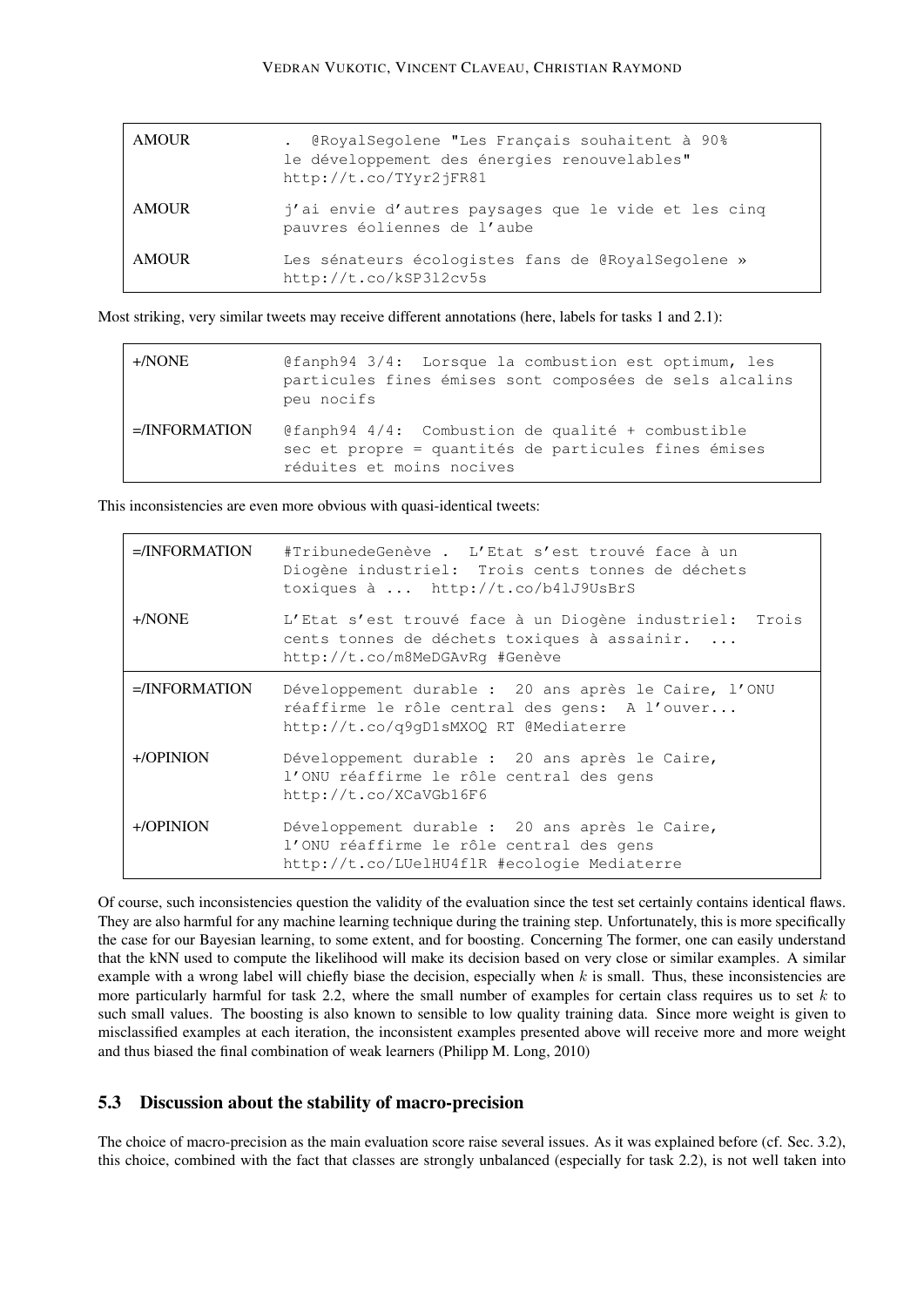<span id="page-10-1"></span>

| System                         | macro-precision | micro-precision |
|--------------------------------|-----------------|-----------------|
| S1 (whole dataset)             | 0.3696          | 0.5885          |
| S <sub>2</sub> (whole dataset) | 0.4485          | 0.6265          |
| S1 (average)                   | 0.3563          | 0.5885          |
| S <sub>2</sub> (average)       | 0.3744          | 0.6265          |

Table 5: Macro and Micro-precisions computed over the dataset as a whole or divided into 30 subsets

account by our simple machine learning frameworks.

The other problem we want to stress here is the instability of this score. As said earlier the correct or incorrect classification of a single tweet, in a less-populated class, may have a strong impact on the final result. It means that the difference between two systems' macro-precisions, is not necessarily statistically significant, even if the difference itself may appear as important. In order to illustrate that point, we consider two systems S1 and S2 based on on our boosting approach with sligthly different settings. S1 and S2 uses  $n = 100$  iterations, but S1 builds decision stumps ( $d = 1$ ) while the maximal depths for S2 is  $d = 10$ . These two systems are trained and evaluated on the training dataset (through 10-fold cross-validation) on task 2.2. The micro and macro-precisions for the whole dataset (concatenation of the 10 test folds) are given in Table [5.](#page-10-1) It is worth noting S2 performs better than S1; the difference between the two systems' macro-precision is high, and also important in a smaller extent in terms of micro-precisions. In order to study the stability of these scores, we also divide the dataset into 30 equal parts and compute for each of them and for each system the two scores. Thus, we have 30 macro-precisions and 30 micro-precisions for S1 and the same for S2. We indicate the average precisions over these 30 subsets in the Table [5.](#page-10-1) It appears that the average macro-precision for S2 is in fact much lower than when considering the dataset as a whole. In order confirm that, we compute a paired Student t-test between these two systems with the 30 pairs of scores. The p-value for the macro-precision is  $p = 0.2582$ , and the micro-precision's one is  $p = 0.00045$ . It means that the difference of macro-precision between S1 and S2 is not statistically significant, while the micro-precision difference can be considered as statistically significant.

This tends to demonstrate that macro-precision computed over a whole dataset of tweets is not a reliable score to evaluate the systems, especially when some classes only contains a few tweets, as it is the case for several classes of Task 2.2. Another side-effect is that using macro-precision to chose the final parameters of our machine learning techniques has certainly led us to pick up sub-optimal solutions.

# <span id="page-10-0"></span>6 Conclusion

For this participation of IRISA to Tasks 1, 2.1 and 2.2 of DeFT2015, we focused on Machine learning approaches exploiting only the texts of the tweets, with no external knowledge sources or metadata. Our goal was mainly to examine the interest of embeddings over traditional bag-of-words approach. We showed that traditional methods outperform simple deep methods (CNNs) in tasks with less classes and a sufficient number data samples for each class. For more complex tasks, deep learning has been shown to be a slightly better approach, especially when combined with embeddings previously learned in an unsupervised manner and fine tuned during classification. Yet, the added-value is very small and simple bags-of-words still appear as competitive.

The question of whether a deeper CNN architecture would be able match standard methods or even outperform them on all datasets is open for further future experimentation. Another point to investigate is the difference of results between train set (with cross-validation) and the test-set.

From the point of view of the tasks itself, we have pointed some inconsistencies in the ground-truth and explained how they challenged our machine learning techniques. More importantly, we have shown that the macro-precision is a too unstable score to evaluate the systems directly, at least for Task 2.2 in which some classes contains only a few tweets. As a result, the rankings of the participants based on this sole score, is unfortunately not reliable. On the contrary, micro-precision appears much more stable score and is more naturally optimized by usual machine learning frameworks.